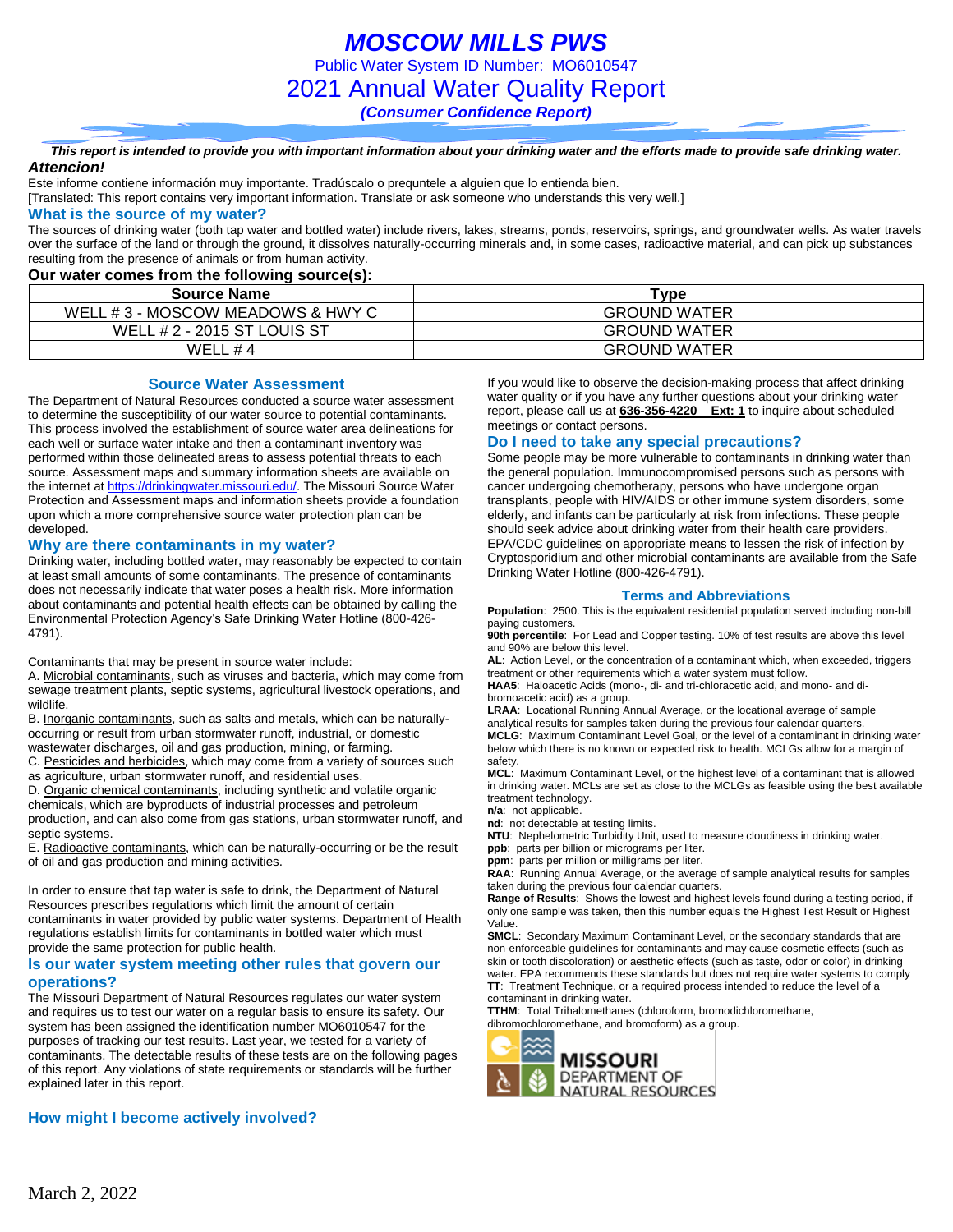# *MOSCOW MILLS PWS*

Public Water System ID Number: MO6010547

2021 Annual Water Quality Report

*(Consumer Confidence Report)*

## *Contaminants Report*

MOSCOW MILLS PWS will provide a printed hard copy of the CCR upon request. To request a copy of this report to be mailed, please call us at **636-356-4220 Ext: 1***.* The CCR can also be found on the internet at www.dnr.mo.gov/ccr/MO6010547.pdf.

*The state has reduced monitoring requirements for certain contaminants to less often than once per year because the concentrations of these contaminants are not expected to vary significantly from year to year. Records with a sample year more than one year old are still considered representative. No data older than 5 years need be included. If more than one sample is collected during the monitoring period, the Range of Sampled Results will show the lowest and highest tested results. The Highest Test Result, Highest LRAA, or Highest Value must be below the maximum contaminant level (MCL) or the contaminant has exceeded the level of health based standards and a violation is issued to the water system.* 

## *Regulated Contaminants*

| <b>Regulated</b><br><b>Contaminants</b> | <b>Collection</b><br><b>Date</b> | <b>Highest</b><br>Test<br><b>Result</b> | <b>Range of</b><br><b>Sampled</b><br>Result(s)<br>$(low - high)$ | <b>Unit</b> | <b>MCL</b> | <b>MCLG</b> | <b>Typical Source</b>                                                                          |
|-----------------------------------------|----------------------------------|-----------------------------------------|------------------------------------------------------------------|-------------|------------|-------------|------------------------------------------------------------------------------------------------|
| <b>BARIUM</b>                           | 12/9/2020                        | 0.0462                                  | $0.0461 - 0.0462$                                                | ppm         |            |             | Discharge of drilling wastes; Discharge from metal refineries;<br>Erosion of natural deposits  |
| <b>FLUORIDE</b>                         | 12/9/2020                        | 71،،                                    | 1.71                                                             | ppm         |            |             | Natural deposits; Water additive which promotes strong teeth                                   |
| NITRATE-<br><b>NITRITE</b>              | 12/9/2020                        | 0.018                                   | $0.017 - 0.018$                                                  | ppm         | 10         | 10          | Runoff from fertilizer use; Leaching from septic tanks, sewage;<br>Erosion of natural deposits |

| <b>Disinfection</b><br><b>Byproducts</b> | <b>Sample Point</b> | <b>Monitoring</b><br><b>Period</b> | <b>Highest</b><br>LRAA | <b>Range of Sampled</b><br><b>Result(s)</b><br>$(low - high)$ | Unit | <b>MCL</b> | <b>MCLG</b> | <b>Typical Source</b>                    |
|------------------------------------------|---------------------|------------------------------------|------------------------|---------------------------------------------------------------|------|------------|-------------|------------------------------------------|
| (HAA5)                                   | DBPDUAL-01          | 2021                               |                        | 1.52 - 1.52                                                   | ppb  | 60         |             | Byproduct of drinking water disinfection |
| TTHM                                     | DBPDUAL-01          | 2021                               | 12                     | $11.8 - 11.8$                                                 | ppb  | 80         |             | Byproduct of drinking water disinfection |

| Lead and<br>Copper | Date        | 90th Percentile: 90%<br>of your water utility<br>levels were less than | <b>Range of Sampled</b><br><b>Results</b><br>(low – high) | <b>Unit</b> | <b>AL</b> | <b>Sites</b><br><b>Over AL</b> | <b>Typical Source</b>                   |
|--------------------|-------------|------------------------------------------------------------------------|-----------------------------------------------------------|-------------|-----------|--------------------------------|-----------------------------------------|
| COPPER             | 2017 - 2019 | 0.0245                                                                 | $0.00465 - 0.0245$                                        | ppm         | .3        |                                | Corrosion of household plumbing systems |
| LEAD               | 2017 - 2019 | 1.65                                                                   | 0 - 1.69                                                  | ppb         | 15        |                                | Corrosion of household plumbing systems |

| <b>Radionuclides</b>                 | <b>Collection</b><br><b>Date</b> | <b>Highest</b><br><b>Value</b> | Range of<br><b>Sampled</b><br><b>Result(s)</b> | <b>Unit</b> | <b>MCL</b> | <b>MCLG</b> | <b>Typical Source</b>       |
|--------------------------------------|----------------------------------|--------------------------------|------------------------------------------------|-------------|------------|-------------|-----------------------------|
| COMBINED RADIUM (-226 & -228)        | 10/8/2019                        | 5.1                            | 5.1                                            | pCi/l       |            |             | Erosion of natural deposits |
| <b>GROSS ALPHA PARTICLE ACTIVITY</b> | 10/8/2019                        | 6.8                            | 6.8                                            | pCi/l       |            |             | Erosion of natural deposits |
| RADIUM-226                           | 10/8/2019                        | 3.9                            | 3.9                                            | pCi/l       |            |             |                             |
| RADIUM-228                           | 10/8/2019                        | .2                             | 1.2                                            | pCi/l       |            |             |                             |

### *Violations and Health Effects Information*

During the 2021 calendar year, we had the below noted violation(s) of drinking water requisitions.

| Compliar<br>'erioa                                                                   | ⊿nalvtr | <b>VD</b> |  |  |
|--------------------------------------------------------------------------------------|---------|-----------|--|--|
| 2021<br>No<br>. Occurred in the C<br>. Calendar<br>Violations<br>Year<br>r ^+ '<br>v |         |           |  |  |

Additional Required Health Effects Language:

Some people who drink water containing radium 226 or 228 in excess of the MCL over many years may have an increased risk of getting cancer.

Certain minerals are radioactive and may emit a form of radiation known as alpha radiation. Some people who drink water containing alpha emitters in excess of the MCL over many years may have an increased risk of getting cancer.

### **Special Lead and Copper Notice:**

If present, elevated levels of lead can cause serious health problems, especially for pregnant women and young children. Lead in drinking water is primarily from materials and components associated with service lines and home plumbing. MOSCOW MILLS PWS is responsible for providing high quality drinking water, but cannot control the variety of materials used in plumbing components. When your water has been sitting for several hours, you can minimize the potential for lead exposure by flushing your tap for 30 seconds to 2 minutes before using water for drinking or cooking. If you are concerned about lead in your water, you may wish to have your water tested. Information on lead in drinking water, testing methods, and steps you can take to minimize exposure is available from the Safe Drinking Water Hotline (800-426-4791) or at [http://water.epa.gov/drink/info/lead/index.cfm.](http://water.epa.gov/drink/info/lead/index.cfm)

All contaminant sample results from past and present compliance monitoring are available online at the Missouri DNR Drinking Water Watch website at [www.dnr.mo.gov/DWW/.](http://www.dnr.mo.gov/DWW/) To see the Lead and Copper results, enter your water system's name in the box titled Water System Name, then select Find Water Systems at the bottom of the page. On the next screen, click on the Water System Number. At the top of the next page, under the Help column, click on Other Chemical Results by Analyte. Scroll down to Lead and click the blue Analyte Code (1030). A Sample Collection Date range may need to be entered. The Lead and Copper locations will be displayed under the heading Sample Comments. Scroll to find your location and click on the Sample No. for results. If you assisted the water system in taking a Lead and Copper sample but cannot find your location on the list, please contact MOSCOW MILLS PWS for your results.